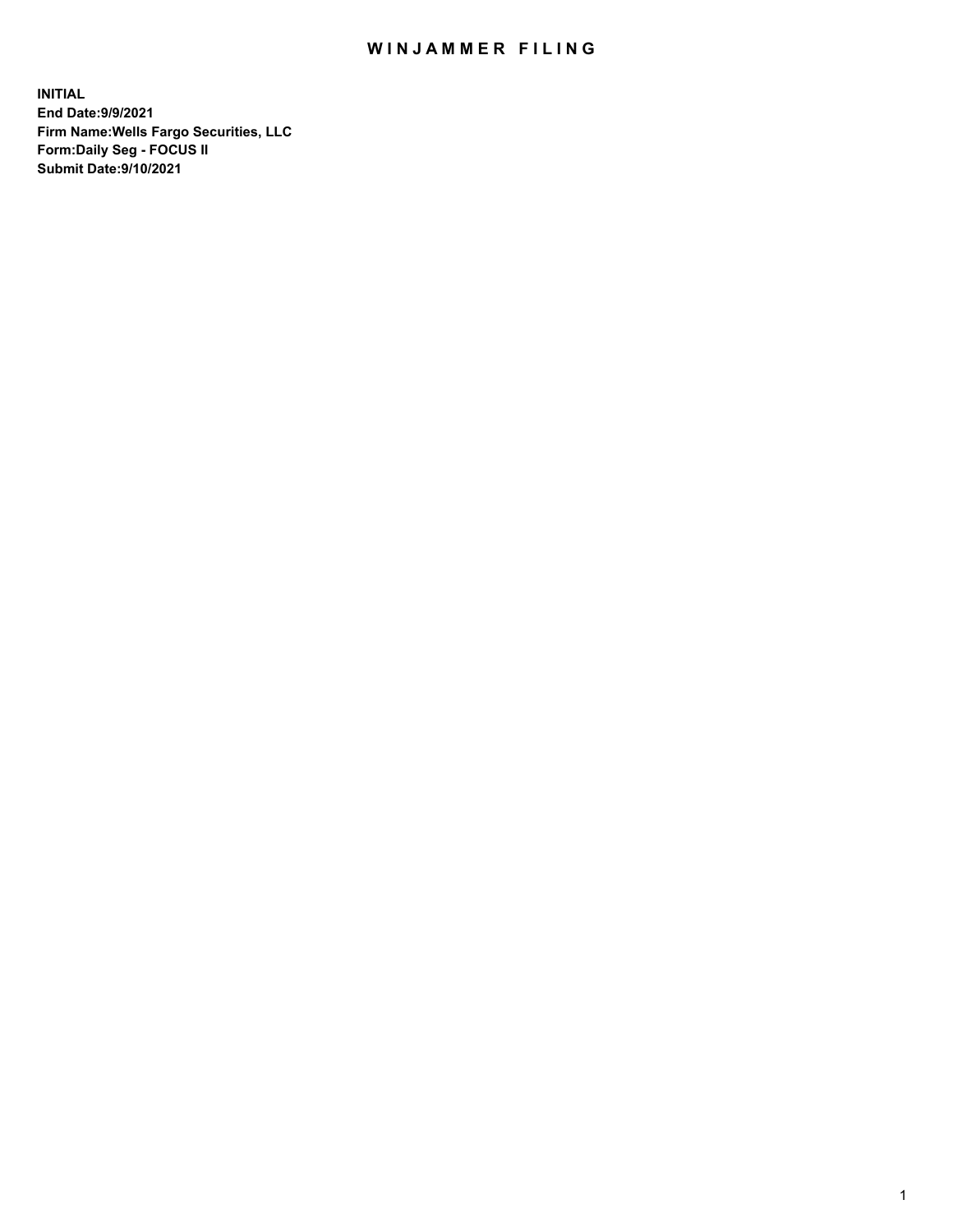**INITIAL End Date:9/9/2021 Firm Name:Wells Fargo Securities, LLC Form:Daily Seg - FOCUS II Submit Date:9/10/2021 Daily Segregation - Cover Page**

| Name of Company                                                                                                                                                                                                                                                                                                                | <b>Wells Fargo Securities LLC</b>                                         |
|--------------------------------------------------------------------------------------------------------------------------------------------------------------------------------------------------------------------------------------------------------------------------------------------------------------------------------|---------------------------------------------------------------------------|
| <b>Contact Name</b>                                                                                                                                                                                                                                                                                                            | <b>James Gnall</b>                                                        |
| <b>Contact Phone Number</b>                                                                                                                                                                                                                                                                                                    | 917-699-6822                                                              |
| <b>Contact Email Address</b>                                                                                                                                                                                                                                                                                                   | james.w.gnall@wellsfargo.com                                              |
| FCM's Customer Segregated Funds Residual Interest Target (choose one):<br>a. Minimum dollar amount: ; or<br>b. Minimum percentage of customer segregated funds required:% ; or<br>c. Dollar amount range between: and; or<br>d. Percentage range of customer segregated funds required between:% and%.                         | 270,000,000<br>$\overline{\mathbf{0}}$<br>0 <sub>0</sub><br>00            |
| FCM's Customer Secured Amount Funds Residual Interest Target (choose one):<br>a. Minimum dollar amount: ; or<br>b. Minimum percentage of customer secured funds required:%; or<br>c. Dollar amount range between: and; or<br>d. Percentage range of customer secured funds required between:% and%.                            | 40,000,000<br>$\overline{\mathbf{0}}$<br>0 <sub>0</sub><br>0 <sub>0</sub> |
| FCM's Cleared Swaps Customer Collateral Residual Interest Target (choose one):<br>a. Minimum dollar amount: ; or<br>b. Minimum percentage of cleared swaps customer collateral required:% ; or<br>c. Dollar amount range between: and; or<br>d. Percentage range of cleared swaps customer collateral required between:% and%. | 375,000,000<br><u>0</u><br>00<br>00                                       |

Attach supporting documents CH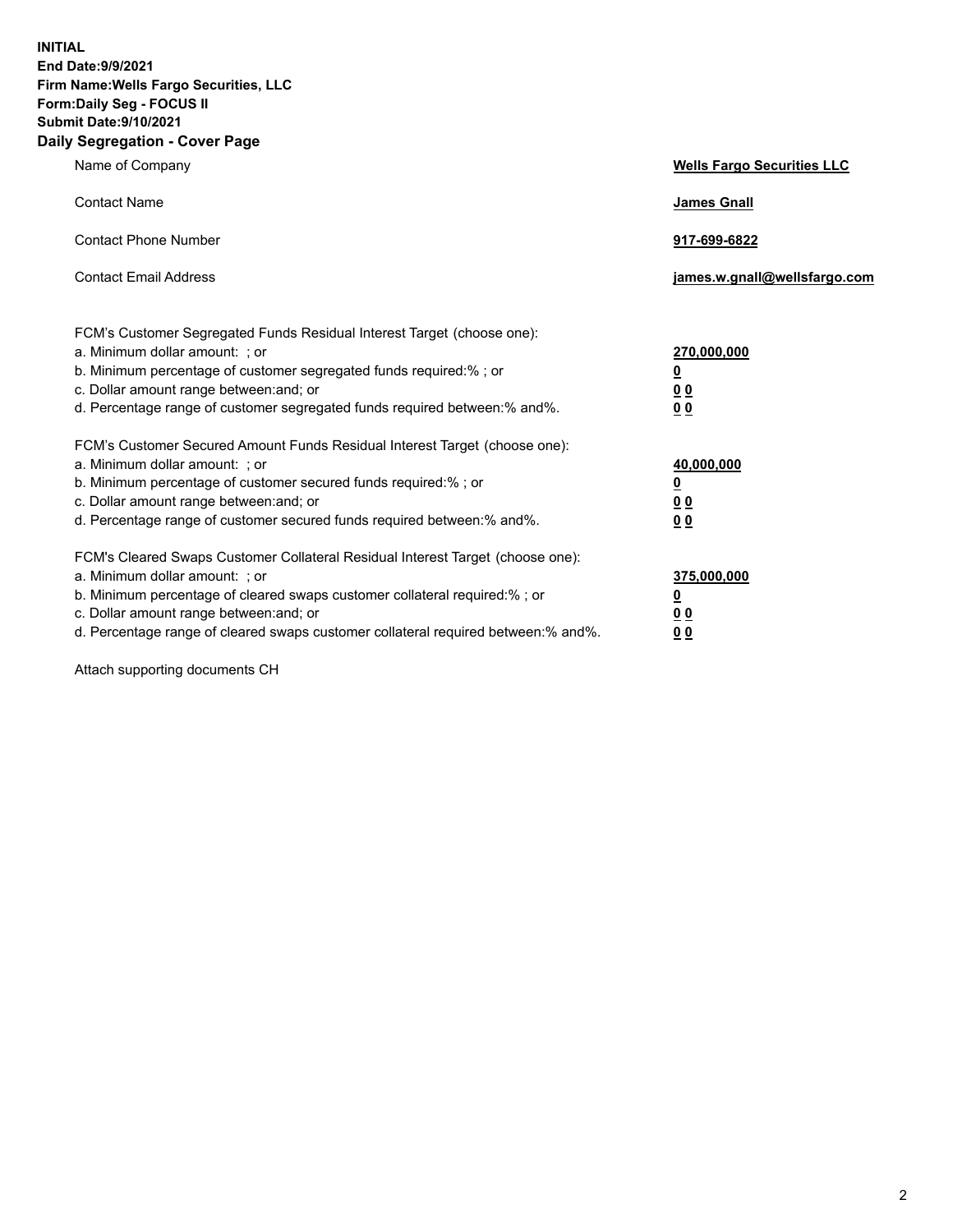**INITIAL End Date:9/9/2021 Firm Name:Wells Fargo Securities, LLC Form:Daily Seg - FOCUS II Submit Date:9/10/2021 Daily Segregation - Secured Amounts**

Foreign Futures and Foreign Options Secured Amounts Amount required to be set aside pursuant to law, rule or regulation of a foreign government or a rule of a self-regulatory organization authorized thereunder **0** [7305] 1. Net ledger balance - Foreign Futures and Foreign Option Trading - All Customers A. Cash **260,037,209** [7315] B. Securities (at market) **204,405,217** [7317] 2. Net unrealized profit (loss) in open futures contracts traded on a foreign board of trade **20,162,965** [7325] 3. Exchange traded options a. Market value of open option contracts purchased on a foreign board of trade **0** [7335] b. Market value of open contracts granted (sold) on a foreign board of trade **-41,330** [7337] 4. Net equity (deficit) (add lines 1. 2. and 3.) **484,564,061** [7345] 5. Account liquidating to a deficit and account with a debit balances - gross amount **6,025,658** [7351] Less: amount offset by customer owned securities **-6,012,772** [7352] **12,886** [7354] 6. Amount required to be set aside as the secured amount - Net Liquidating Equity Method (add lines 4 and 5) **484,576,947** [7355] 7. Greater of amount required to be set aside pursuant to foreign jurisdiction (above) or line 6. **484,576,947** [7360] FUNDS DEPOSITED IN SEPARATE REGULATION 30.7 ACCOUNTS 1. Cash in banks A. Banks located in the United States **98,385,354** [7500] B. Other banks qualified under Regulation 30.7 **25,750,292** [7520] **124,135,646** [7530] 2. Securities A. In safekeeping with banks located in the United States **119,499,464** [7540] B. In safekeeping with other banks qualified under Regulation 30.7 **0** [7560] **119,499,464** [7570] 3. Equities with registered futures commission merchants A. Cash **45,869,320** [7580] B. Securities **104,919,790** [7590] C. Unrealized gain (loss) on open futures contracts **-16,514,077** [7600] D. Value of long option contracts **0** [7610] E. Value of short option contracts **-41,330** [7615] **134,233,703** [7620] 4. Amounts held by clearing organizations of foreign boards of trade A. Cash **0** [7640] B. Securities **0** [7650] C. Amount due to (from) clearing organization - daily variation **0** [7660] D. Value of long option contracts **0** [7670] E. Value of short option contracts **0** [7675] **0** [7680] 5. Amounts held by members of foreign boards of trade A. Cash **-17,608,217** [7700] B. Securities **200,105,549** [7710] C. Unrealized gain (loss) on open futures contracts **35,325,101** [7720] D. Value of long option contracts **0** [7730] E. Value of short option contracts **0** [7735] **217,822,433** [7740] 6. Amounts with other depositories designated by a foreign board of trade **0** [7760] 7. Segregated funds on hand **0** [7765] 8. Total funds in separate section 30.7 accounts **595,691,246** [7770] 9. Excess (deficiency) Set Aside for Secured Amount (subtract line 7 Secured Statement Page 1 from Line 8) **111,114,299** [7380] 10. Management Target Amount for Excess funds in separate section 30.7 accounts **40,000,000** [7780] 11. Excess (deficiency) funds in separate 30.7 accounts over (under) Management Target **71,114,299** [7785]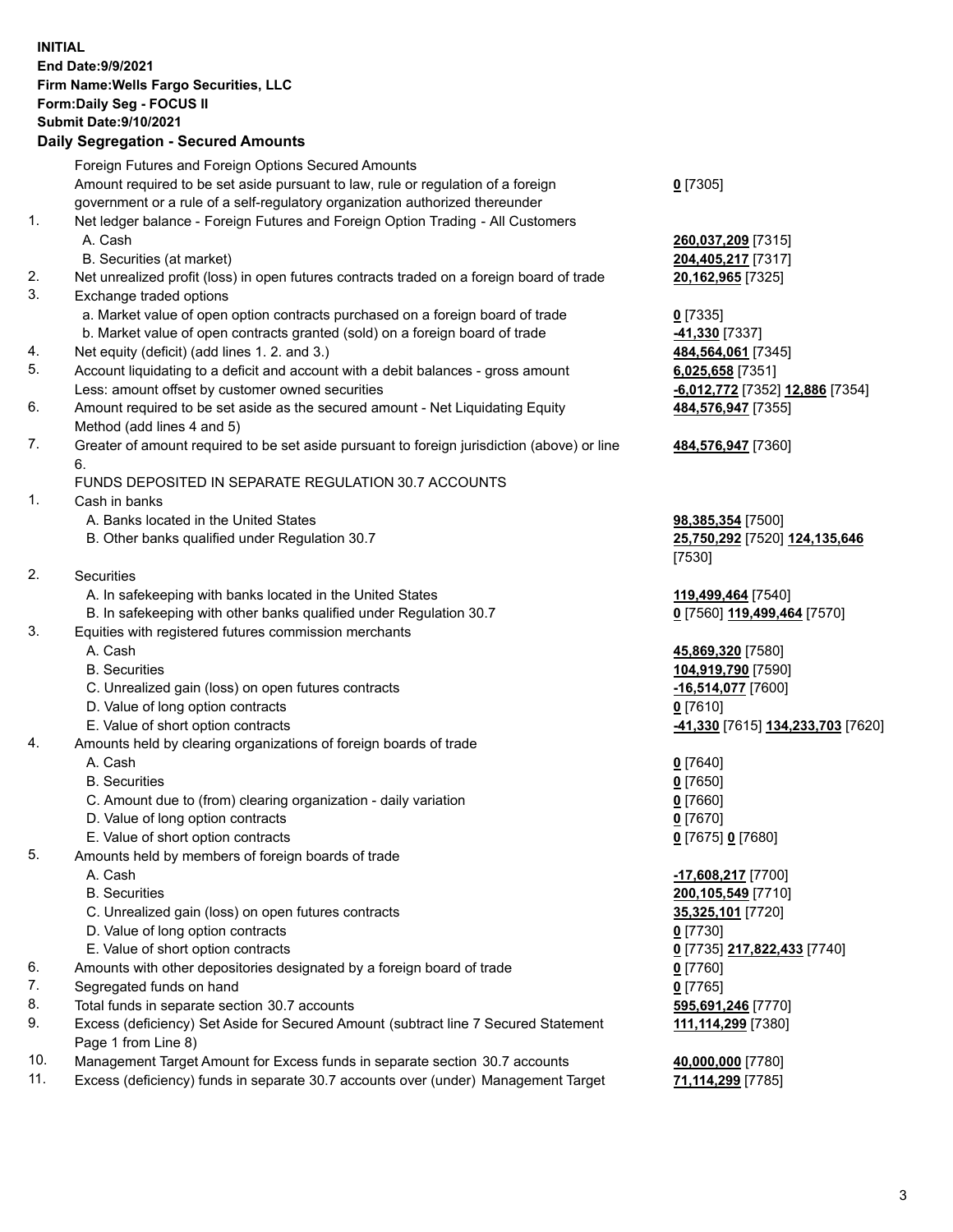**INITIAL End Date:9/9/2021 Firm Name:Wells Fargo Securities, LLC Form:Daily Seg - FOCUS II Submit Date:9/10/2021 Daily Segregation - Segregation Statement** SEGREGATION REQUIREMENTS(Section 4d(2) of the CEAct) 1. Net ledger balance A. Cash **3,430,010,712** [7010] B. Securities (at market) **1,829,056,378** [7020] 2. Net unrealized profit (loss) in open futures contracts traded on a contract market **-475,647,936** [7030] 3. Exchange traded options A. Add market value of open option contracts purchased on a contract market **2,528,051,584** [7032] B. Deduct market value of open option contracts granted (sold) on a contract market **-2,358,248,655** [7033] 4. Net equity (deficit) (add lines 1, 2 and 3) **4,953,222,083** [7040] 5. Accounts liquidating to a deficit and accounts with debit balances - gross amount **94,939,968** [7045] Less: amount offset by customer securities **-94,475,537** [7047] **464,431** [7050] 6. Amount required to be segregated (add lines 4 and 5) **4,953,686,514** [7060] FUNDS IN SEGREGATED ACCOUNTS 7. Deposited in segregated funds bank accounts A. Cash **287,270,355** [7070] B. Securities representing investments of customers' funds (at market) **170,079,969** [7080] C. Securities held for particular customers or option customers in lieu of cash (at market) **743,319,218** [7090] 8. Margins on deposit with derivatives clearing organizations of contract markets A. Cash **2,072,641,027** [7100] B. Securities representing investments of customers' funds (at market) **910,244,977** [7110] C. Securities held for particular customers or option customers in lieu of cash (at market) **1,085,737,160** [7120] 9. Net settlement from (to) derivatives clearing organizations of contract markets **21,822,371** [7130] 10. Exchange traded options A. Value of open long option contracts **2,528,051,584** [7132] B. Value of open short option contracts **-2,358,248,655** [7133] 11. Net equities with other FCMs A. Net liquidating equity **0** [7140] B. Securities representing investments of customers' funds (at market) **0** [7160] C. Securities held for particular customers or option customers in lieu of cash (at market) **0** [7170] 12. Segregated funds on hand **0** [7150] 13. Total amount in segregation (add lines 7 through 12) **5,460,918,006** [7180] 14. Excess (deficiency) funds in segregation (subtract line 6 from line 13) **507,231,492** [7190] 15. Management Target Amount for Excess funds in segregation **270,000,000** [7194] 16. Excess (deficiency) funds in segregation over (under) Management Target Amount **237,231,492** [7198]

Excess